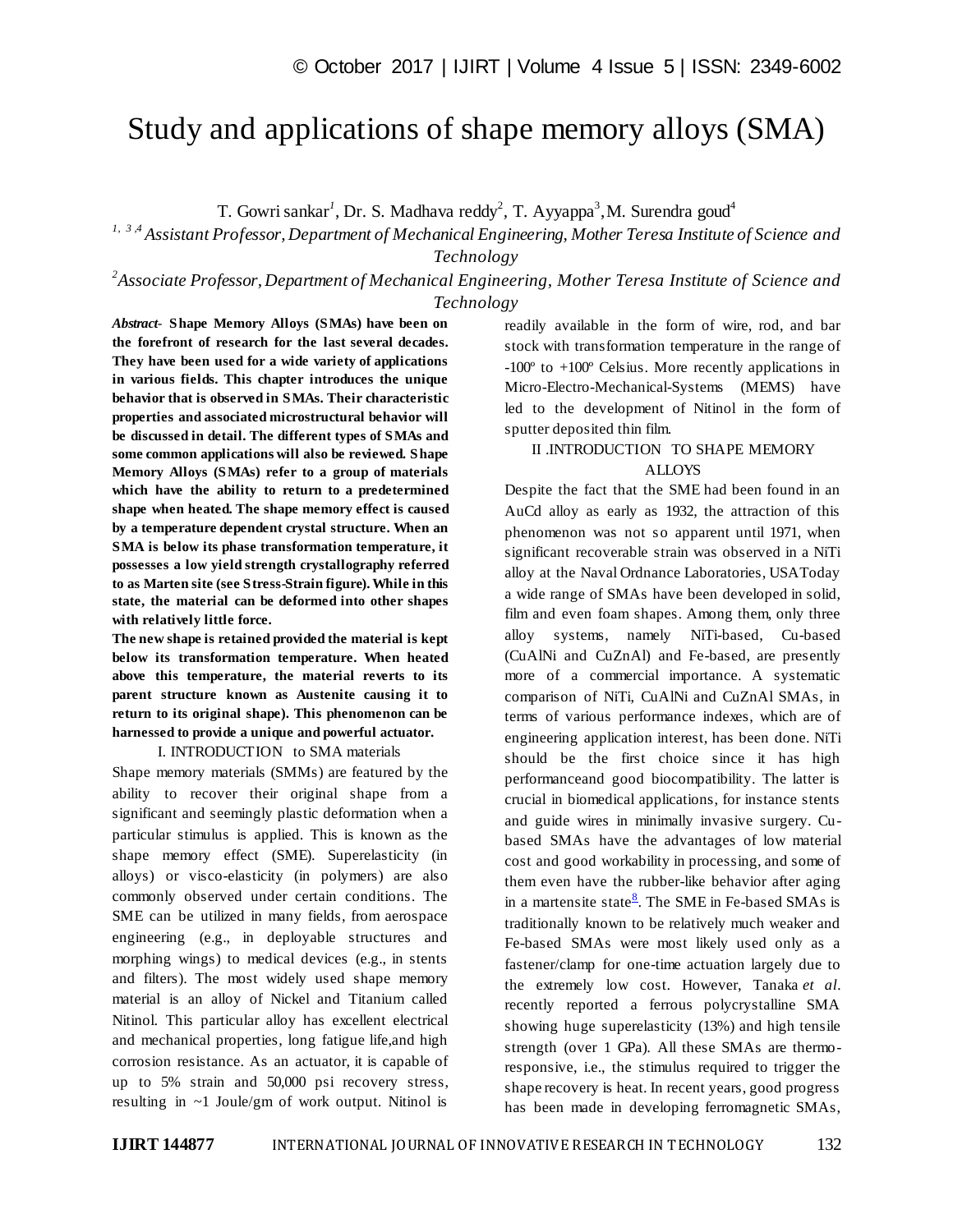which are magneto-responsive.However, thermoresponsive SMA has matured more from the real engineering application point of view and many commercial applications have, so far, been realized.

With the current trend toward micro-electromechanical systems (MEMS) and even nano-electromechanical systems (NEMS), thin film SMAs (mainly NiTi based, produced by sputter deposition) have become a promising candidate for motion generation in these micron/submicron systemsThis is further supported by the finding that the SME even occurs in nano sized SMAs and a laser beam can be used for local annealing and/or controllable growth of SMA thin films. In addition to the SME, some of the SMAs also have the temperature memory effect (TME), so that the highest temperature(s) in the previous heating process(es) within the transition range can be recorded and precisely revealed in the next heating process. Partially different martensite after a thermal programming process is believed to be the underlying mechanism for the TME. Based on the same principle, a piece of SMA strip can be thermomechanically programmed to bend forward and then backward upon heating (This is a kind of phenomenon, known as the multi-SME, in which a piece of SMM recovers its original shape in a stepby-step manner through one or a few intermediate shapes. The multi-SME can be utilized to work virtually as a machine, but the fascinating point here is that the material is the machine. As there is only one intermediate shape, the behavior revealed in is the triple-SME. It should be pointed out that fundamentally this phenomenon shares no common ground as the multi-SME in a piece of SMA with a gradient transition temperature either through prestraining or by local heat treatment.



#### *Shape memory composites*

We have seen that SMPs can be synthesized/designed to have the required properties for a particular application. However, trial and error, as well as a strong background (professional knowledge and experience) is required. Shape memory composites (SMCs), which include at least one type of SMM, either SMA or SMP, as one of the components (e.g., reported by Miyazaki *et al*, Wei *et al*, and Tobushi *et al.*), can be handled comfortably by design engineers, if the properties of SMA/SMP are well known. Through careful design, together with the integration of other additional mechanism(s) (e.g., elastic buckling), more phenomena and new features can be realized in SMCs (for instance, self-healing of polymers as reported by Kirkby *et al.*).

## *Shape memory hybrids*

Shape memory hybrid (SMH) is a more accessible and flexible approach for ordinary people, even with only limited scientific/engineering background. SMHs are made of conventional materials (properties are well-known and/or can be easily found, but all without the SME as an individual). Hence, one can design a SMM in a do-it-yourself (DIY) manner to achieve the required function(s) in a particular application.

Similar to SMPs, SMHs are also based on the dualdomain system, in which one is always elastic (the elastic domain), while the other (the transition domain) is able to change its stiffness remarkably if a right stimulus is presented. However, the selection of the transition domains for SMHs must follow the principle that any possible chemical interaction between the elastic domain and transition domain should be minimized, if impossible to be fully avoided. This is even simpler than the hybrid organic-inorganic moiety system studied by Knight *et al.*. As such, we can precisely predict the thermomechanical response (or any others of our concern) of a SMH based on the material properties of these two domains. The advantages of SMHs are apparent. For instance, the elastic domain can be selected to meet the requirements on the stiffness and amount of shape recovery ratio of a SMH, while the required type of stimulus can be realized by selecting a right material for the transition domain. Furthermore, the fabrication/synthesis process is based on the wellknown properties of the materials for the domains,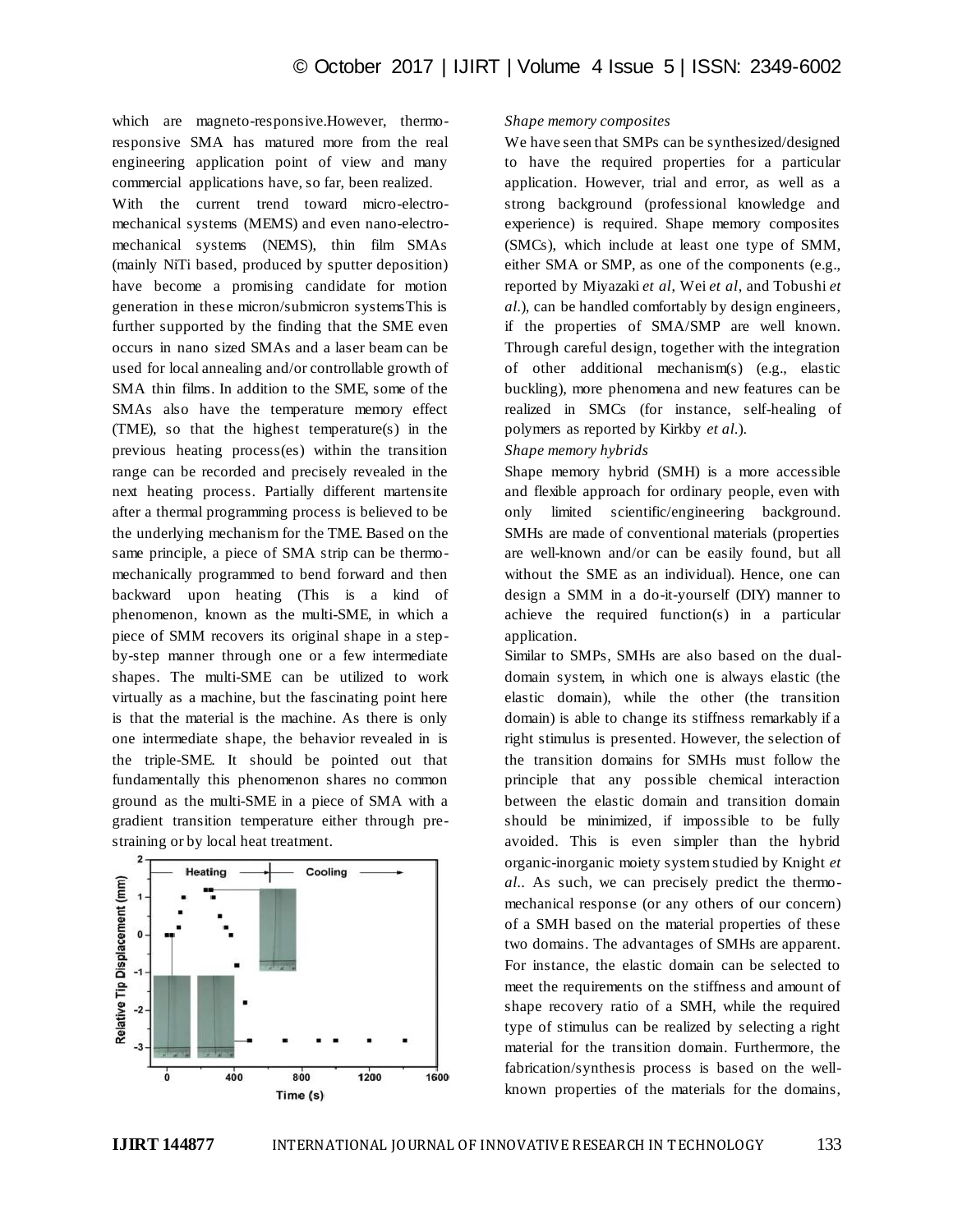which is straightforward. Thus, it is manageable by almost anyone even without very much experience.

For demonstration purposes, we have developed a silicone based SMH system. All features found in conventional SMAs and SMPs, namely, dual-SME, triple-SME), two-way reversible SME thermoresponsive (including by means of joule heating through passing an electrical current), thermo/moisture-responsive, etc. have been reproduced. A narrow shape recovery temperature range within 5°C has been achieved. This concept has been further extended into the design of pressureresponsive SMH, thermo (upon cooling or at extremely high temperature)-responsive SMH with some success.



Triple-SME. Upon immersing into hot water, the SMH beam bends downward and then upward. Heating



Two-way SME. Upon heating (top half, from left to right), the SMH beam pushes down the elastic beam (see inset for the illustration of set-up). Subsequently, upon cooling (bottom half, from right to left), the elastic beam pushes the SMH beam upward.

In addition, a rubber-like (not only in the high temperature range as superelastic SMAs, but also within the full concerned application temperature range at both below and above the transition/shape recovery temperature, and more importantly with tiny hysteresis .SMH has been demonstrated. Regardless of the rubber-like feature, after cooling, the SMH remains over 90% of the amount of the pre-strain when it is stretched to double its length at a high temperature. Subsequently, full shape recovery is instantly observed upon heating in hot water. More interestingly, this SMH has the real crack healing function upon heating, but not just for shape recovery and crack closure as reported by Files *et al.*, Huang *et al.* and Xiao *et al.*.

Unlike the traditional polymer self-healing, such as reported by Kirkby *et al*, which requires curing agent for polymerization and can only be used once, after more than ten cracking/healing cycles, this SMH does not show any degradation at all in terms of the strength recovered after healing.



*Rubber-like SMH* (in original and pre-bent shapes) under cyclic loading at room temperature (about 22°C) and at high loading speed.

For a more effective demonstration of the repeatable self-healing function, we fabricated a piece of cylindrical SMH with a piece of SMA spring embedded inside, as illustrated in temperature. Upon heating, it will return to its original shape/length. We pulled the SMH until fracture into two pieces as shown in Fig. (b1). The SMA spring was also stretched which resulted in a big gap between the two pieces of SMH even after the pulling force was fully removed (Fig. b2). Subsequently, we passed an electrical current through the SMA spring (Fig. b3). The SMA was joule heated for shape recovery so that the gap was closed (Fig. b4). In the mean time, the SMH was also heated to achieve self-healing, with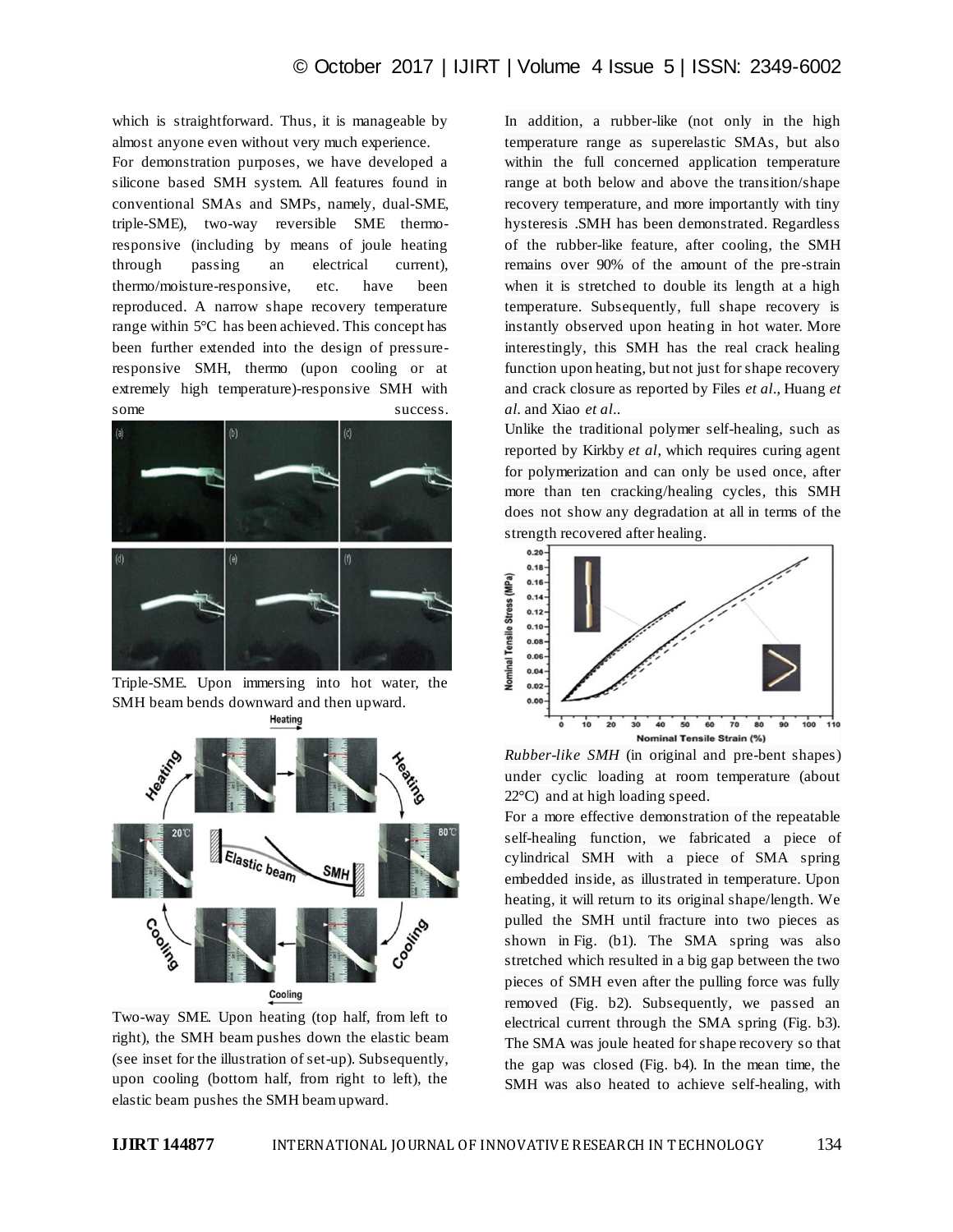assistance from the compressive force generated by the SMA spring during joule heating.

After cooling back to room temperature, the SMH became one single piece again (Fig. c). There was no apparent crack even when it was bent severely as shown in Fig. (d). This cracking-healing procedure can be repeated many times.



Self-healing of SMH. (a) SMH with an embedded SMA spring inside (illustration); (b1-b2) pulling SMH till fracture; (b3-b4) joule heating SMA coil for self-healing; (c) healed sample; (d) healed sample in bending.

# III. WORKING OF SMA

The shape memory effect is made possible through a molecular rearrangement which is through a solid state phase change, which occurs in the shape memory alloy. Typically when one thinks of a phase change a solid to liquid or liquid to gas change is the first idea that comes to mind. A solid state phase change is similar in that a molecular rearrangement is occurring, but the molecules remain closely packed so that the substance remains a solid. a temperature change of only about  $10^{\circ}$ C is necessary to initiate this phase change in most of the shape memory alloys. The two phases, which occur in shape memory alloys, are Martensite(soft), and Austenite(hard). Martensite, is the relatively soft and easily deformed phase of shape memory alloys, which exists at lower temperatures.

The molecular structure in this phase is twinned; the configuration is shown in the middle of Figure 2. Upon deformation this phase takes on the second form shown in Figure 2, on the right. Austenite, the stronger phase of shape memory alloys, occurs at higher temperatures. The shape of the Austenite structure is cubic, the structure shown on the left side of Figure 2. The un-deformed Martensite phase is the same size and shape as the cubic Austenite phase on

a macroscopic scale, so that no change in size or shape is visible in shape memory.



Microscopic and Macroscopic Views of the Two Phases of Shape Memory Alloys:

The temperatures at which these phases begin and finish forming are represented by the following variables: Ms, Mf, As, Af. As we increase the loading placed on a piece of shape memory alloy increases the values of these four variables as shown in Figure 3. The initial values of these four variables are mainly dependent on the composition of the wire (i.e. the amount of each element present.) *Shape Memory Effect*



When the temperature of a piece of shape memory alloy is cooled to below the temperature Mf the shape memory effect is observed. At this temperature the alloy is completely composed of Martensite which can easily be deformed. After distorting the Shape Memory Alloy the original shape can be recovered simply by heating the wire above the temperature Af. The heat transferred to the wire is the power driving the molecular rearrangement of the alloy, similar to heat melting ice into water, but the alloy remains solid. The deformed Martensite is now transformed to the cubic Austenite phase, which is configured in the original shape of the wire.

### *Shape setting in NiTi alloys*

The Shape Memory Effect must be "programmed" into the SMA alloys with an appropriate thermal procedure. Basically the procedure is simple; the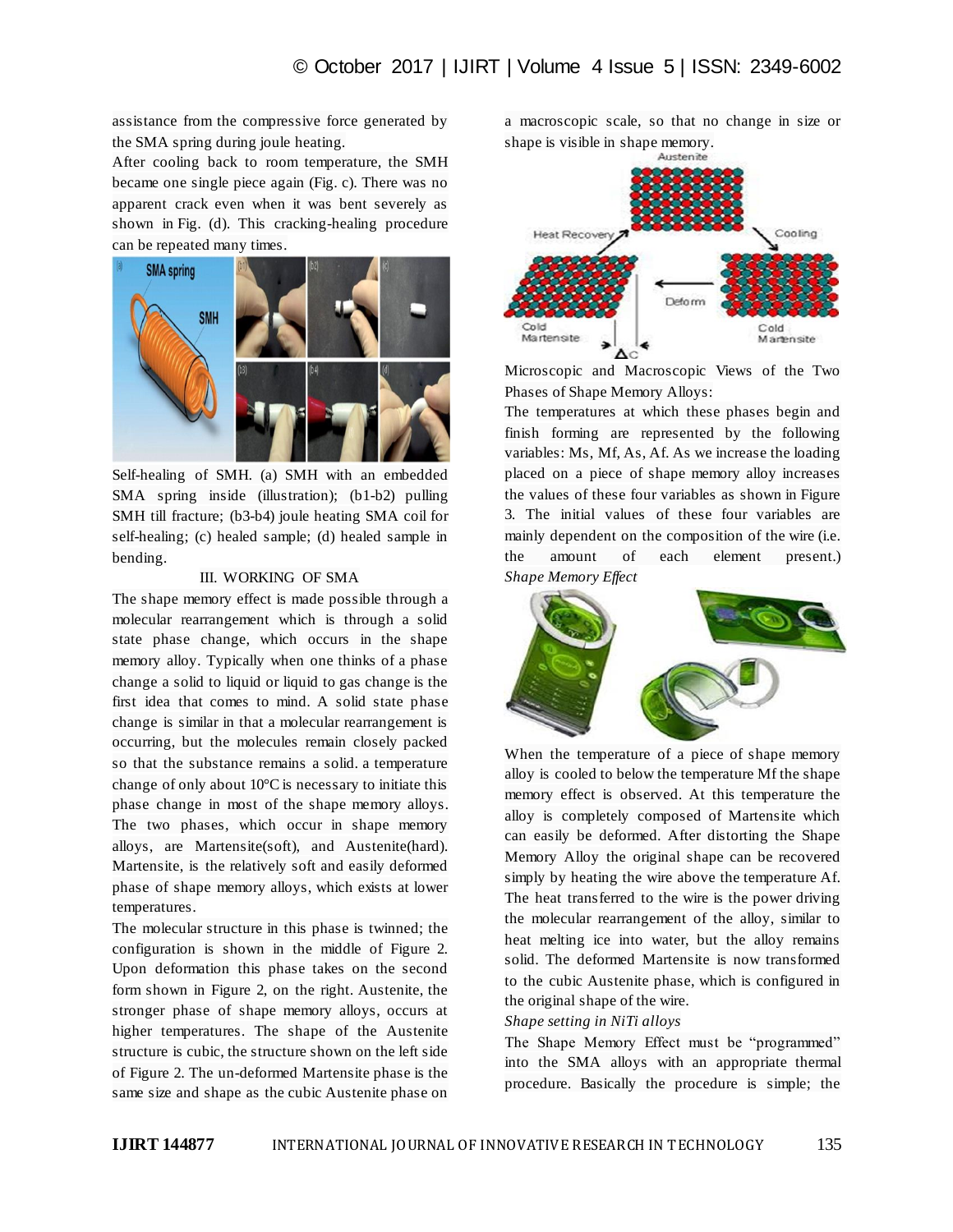alloy is formed into desired austenite form and heated into a specific temperature. The temperature and the duration of the heating depend on the alloy and the required properties.

For a NiTi alloy, a temperature of 400 °C and heating duration of 1…2 minutes can be sufficient, but generally 500 °C and over 5 minutes are used. Higher heat treatment times and temperatures will increase the actuation temperature of the element and often give a sharper thermal response, but may reduce the maximum output force.

Although straightforward procedure, the parameters for the heat treatment are critical and often require experimental determination before the requirements can be met.

# *Two-way Shape Memory Effect*

The ability of SMA to recover a specific shape upon heating and then return to an alternate shape when cooled (below the transformation temperature) is known as two-way shape memory. However, there are limitations that reduce the usability of the twoway effect, such as smaller strains (2 %), extremely low cooling transformation forces and unknown long-term fatigue and stability. Even slight overheating removes the SME in two-way devices. Setting shapes in two-way SMAs is a more complex procedure than the one used with oneway SMAs.

### *Superelasticity*

SMA also shows a superelastic behaviour if deformed at a temperature which is slightly above their transformation temperatures. This effect is caused by the stress-induced formation of some martensite above its normal temperature. Because it has been formed**.**

# *Cycling effects*

Cycling (repeated use) affects the properties of the SMA. This must be considered when actuators are designed for a repeated/continuous use. Cycling causes the maximum available deformation, force and hysteresis to decrease, while the transformation temperatures increase gradually.

The reduction in the maximum strain and output force must be taken into account when actuators are designed. For NiTi alloys, only 2…3 % strain and stress level of 100...150 MPa are available after 100 000 cycles.

# *Applications:*

Titanium – nickel (Ti Ni) based shape memory alloys are used in a wide range of applications. They are especially practical as thin film actuators because large work output. Ti Ni film has been developed for use in miniature actuators for micro valves micro relays optical switches and also for building small implantable medical devices. Shape Memory metals that were developed by NASA for the space industry, and have been used for increasing applications down on earth. The following is a list of just some of the applications that shape memory alloys have been used for.

*Bones:* Broken bones can be mended with shape memory alloys. The alloy plate has a memory transfer temperature that is close to body temperature, and is attached to both ends of the broken bone. From body heat, the plate wants to contract and retain its original shape, therefore exerting a compression force on the broken bone at the place of fracture. After the bone has healed, the plate continues exerting the compressive force, and aids in strengthening during rehabilitation. Memory metals also apply to hip replacements, considering the high level of super-elasticity. The photo above shows a hip replacement.



*Reinforcement for Arteries and Veins:* For clogged blood vessels, an alloy tube is crushed and inserted into the clogged veins. The memory metal has a memory transfer temperature close to body heat, so the memory metal expands to open the clogged arteries.

*Dental wires:* used for braces and dental arch wires, memory alloys maintain their shape since they are at a constant temperature, and because of the super elasticity of the memory metal, the wires retain their original shape after stress has been applied and removed.

*Anti-scalding protection:* Temperature selection and control system for baths and showers. Memory metals can be designed to restrict water flow by reacting at different temperatures, which is important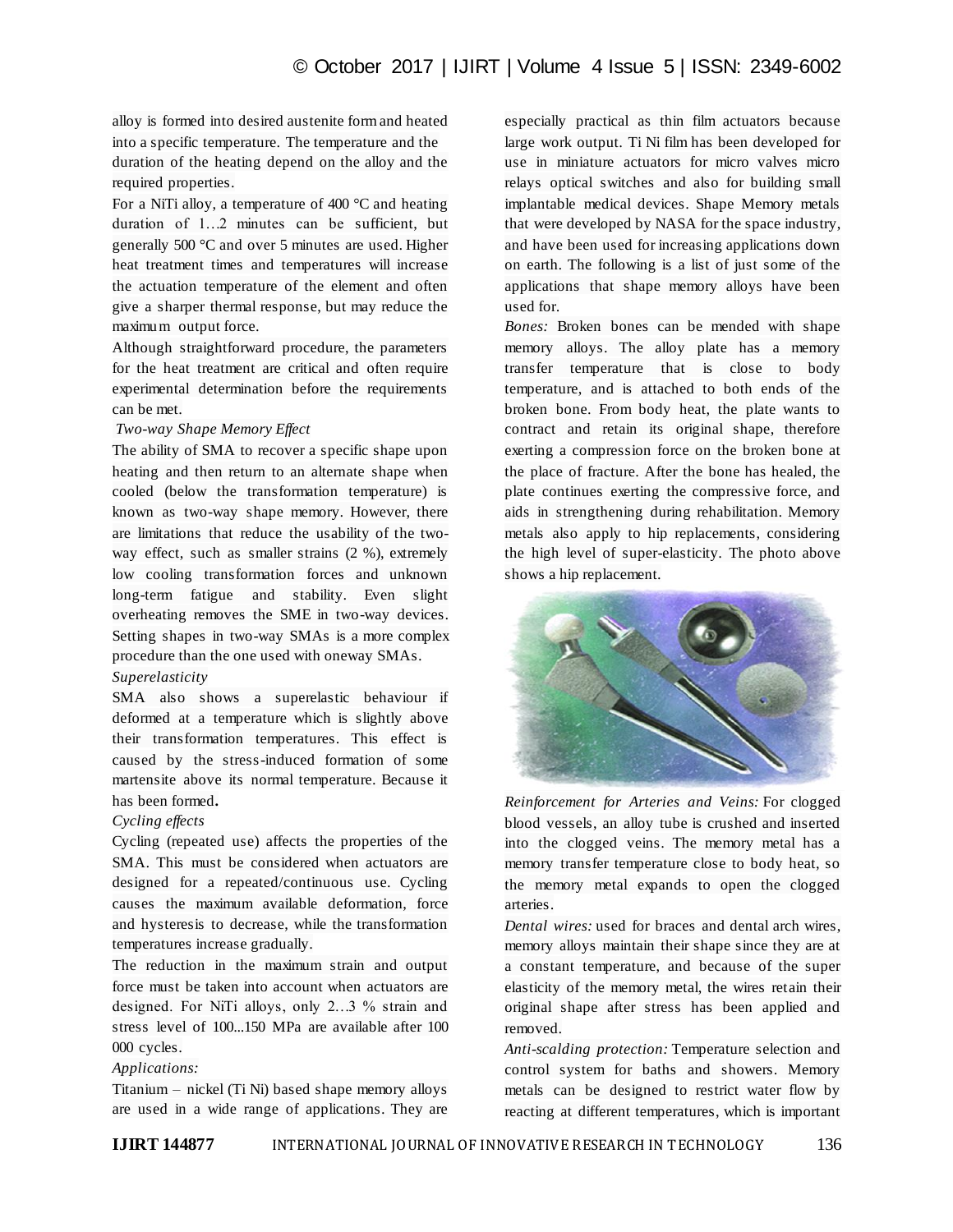to prevent scalding. Memory metals will also let the water flow resume when it has cooled down to a certain temperature.

*Fire security and Protection systems:* Lines that carry highly flammable and toxic fluids and gases must have a great amount of control to prevent catastrophic events. Systems can be programmed with memory metals to immediately shut down in the presence of increased heat. This can greatly decrease devastating problems in industries that involve petrochemicals, semiconductors, pharmaceuticals, and large oil and gas boilers.

*Golf Clubs:* a new line of golf putters and wedges has been developed using . Shape memory alloys are inserted into the golf clubs. These inserts are super elastic, which keep the ball on the clubface longer. As the ball comes into contact with the clubface, the insert experiences a change in metallurgical structure. The elasticity increases the spin on the ball, and gives the ball more "bite" as it hits the green.

*Helicopter blades:* Performance for helicopter blades depend on vibrations; with memory metals in micro processing control tabs for the trailing ends of the blades, pilots can fly with increased precision.

*Eyeglass Frames:* In certain commercials, eyeglass companies demonstrate eyeglass frames that can be bent back and forth, and retain their shape. These frames are made from memory metals as well, and demonstrate super-elasticity.

*The photo to the right demonstrates flexible eyewear. Tubes, Wires, and Ribbons:* For many applications that deal with a heated fluid flowing through tubes, or wire and ribbon applications where it is crucial for the alloys to maintain their shape in the midst of a heated environment, memory metals are ideal.





#### IV. ACTUATOR APPLICATIONS

Various SMA actuators such as wire, compression and tension springs and cantilever had been used in both electrical and thermal actuation systems. Utilizing direct I2R heating of electrical current, one of the earliest volume application was for the remote opening and closing of louvers on automobile fog lights which provided protection against damage from road debris. Using indirect heating, an SMA device, the Frangibolt, is used for space deployment. The bolt employs a pre-compressed cylinder which surrounds the bolt, and when heated, fractures the bolt at a machined notch. Deployment using Frangibolt avoids the use of explosive devices which are vulnerable to premature activation from electrical storms.

Thermal actuators of SMA are used as both sensors and actuators. An example now in production is a NiTiCu spring for controlling the opening of the door in a self-cleaning oven. For a period the Daimler Benz company used a similar spring to control the flow of transmission fluid in an automatic transmission during the period of initial warm up. SMA thermal actuators are also used in domestic safety devices. One of the most frequent causes of injury in the household and in hospitality buildings such as hotels is excessively hot water in the sink, tub and shower. An antiscald valve is now being produced which employs a small cantilever NiTiCu element which, when heated to  $480^0$  C, the temperature above which scalding will occur, closes the valve. The valve automatically reopens when the water temperature is safe [8]. A photograph of an antiscald shower valve.. An industrial safety valve actuated by a NiTiCu spring is the Firecheck. Developed originally for the semiconductor industry, the valve when heated to a predetermined temperature, vents the air valve or manifold which controls the flow of processing gases used in the